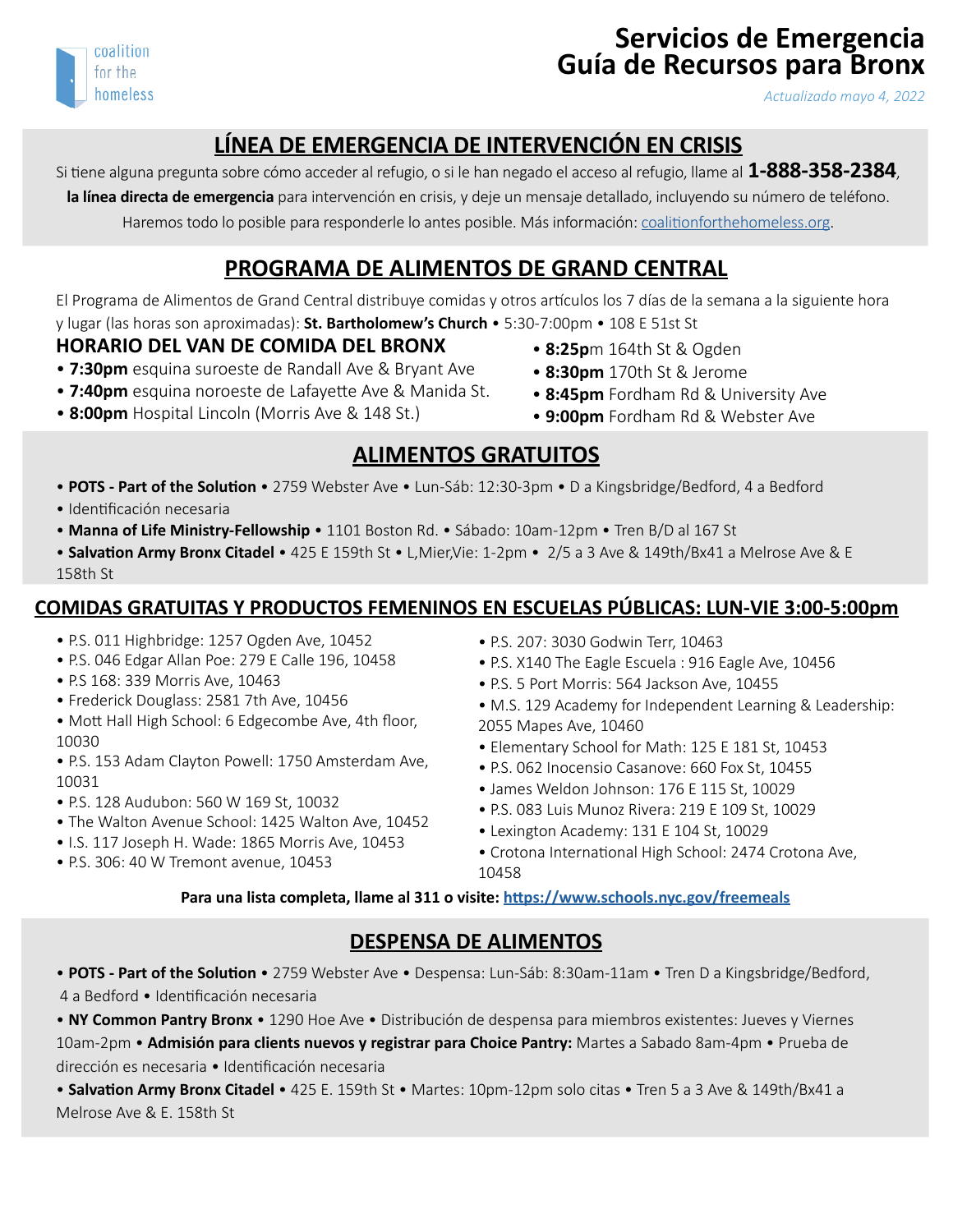## **BANOS Y DUCHAS PUBLICAS**

# **BAÑOS**

•**St. Bart's Church**: En la 51 entre Park y Lexington • Lun-Dom 1:30-6:30pm

# **ROPA:**

• **Bowery Mission**: 227 Bowery • Mar, Mier a 8am

• **All Angels Ropa**: 251 West 80th St •

Mar, Juev 8am to 12pm

• **St. Luke's Community Closet:** 485 Hudson St. • Sab 3-4pm

## **DUCHAS**

- • **All Angels Church**: 80th/Broadway Mar & Jue 8am-2pm Primero llegado, primero atendido
- • **Bowery Mission**: 227 Bowery Registro 6:45am Lun-Vie: 9:30am
- -12pm (solo hombres), Jue: 9:30-12pm (solo mujeres)
- **Next Step Community Church** 360 Schermerhorn St, Brooklyn Duchas: Martes: 10am-12pm (Hombres y Mujeres) • Ropa/artículos de aseo
- **POTS**  2759 Webster Ave, Bronx Lun-Vie: 8 -11am Artículos de aseo/calcetines

• **NY Common Pantry** • 8 East 109th St • Duchas y lavadero Lun, Miér, Juev, Vier 9:30am-1pm, registro 10:30am; cortes de pelo Juev, registro 10am

# **SERVICIOS LEGALES**

• **POTS - Part of the Solution Legal Clinic**: 2759 Webster Ave, Bronx • Llame al 718.220.4892 y deje un mensaje o envíe un correo electrónico a legalclinic@potsbronx.org.

•**Legal Aid's Access to Benefits (A2B) Helpline**: 888-663-6880 • L-V •10:00 a.m. to 3:00 p.m.

# **CENTROS DE ACOGIDA**

#### **ADULTOS**

• **Living Room** • 800 Barretto St • Abierto 24 horas • 6 a Hunts Point, BX6 a Lafayette • Hombres & Mujeres, 21 años +

- Sigue abierto, con camas limitadas
- **The Haven**  2640 Third Ave Abierto 24 horas 6 a 3 Ave/138th St Station

**JOVENES**

• **Cardinal McCloskey Servicios de Comunidad** • 333 E. 149 St. • (718) 993-5495 • Diario 24/7; Llame para ayuda por teléfono • 2/5 tren al 3 Ave-149th St.

## **REFUGIO**

#### **HOMBRES ADULTOS INDIVIDUALES**

• **30th Street Men's Shelter** • 400-430 E 30th St • (212) 481-0771 • Admisión abierto 24 horas • Tren 6 a 28th St • Solamente Hombres

#### **MUJERES ADULTAS INDIVIDUALES**

• **Brooklyn Women's Shelter** • 116 Williams Ave • (718) 483-7700 • Admisión abierto 24 horas • C a Liberty Ave • Solamente Mujeres

#### **PAREJAS ADULTAS / FAMILIAS SIN HIJOS MENORES**

• **Adult Family Intake Center (AFIC)** • 400-430 E 30th St (at 29th St & 1st Ave) • (212) 481-4704 • Abierto 24 horas • Tren 6 a 28th St • Oficina de aplicación para parejas adultas SIN niños menores

#### **FAMILIAS CON HIJOS MENORES**

• **PATH** • 151 E 151st (Bronx) • (917) 521-3900 • Open 24 hours • 2/4 to 149th St/Grand Concourse • Solo para familias con niños menores de 21 años o una familia embarazada

## **CENTROS DE SALUD**

- **Living Room Health Center**  800 Barretto St. 347-269-4572 Abierto Lunes a Jueves
- **Part of the Solution (POTS)**  2759 Webster Ave. 347-269-4706 Llame para horarios Telemedicina disponible
- • **Susan's Place Health Center**  1911-21 Jerome Ave. 718-943-1341 Abierto Lunes a Viernes: 9am-5pm

# **NUMEROS DE EMERGENCIA**

- **NYC Well** (888) NYC-WELL
- • **Prevención del Suicidio** (800) 273-8255
- **SAMHSA's Línea de Desastre** (800) 985-5990
- **Alcohólicos Anónimos** (212) 647-1680
- **Safe Horizon-Víctimas de Crímenes** (212) 577-7777
- **Violencia Domestica** (800) 621-4673